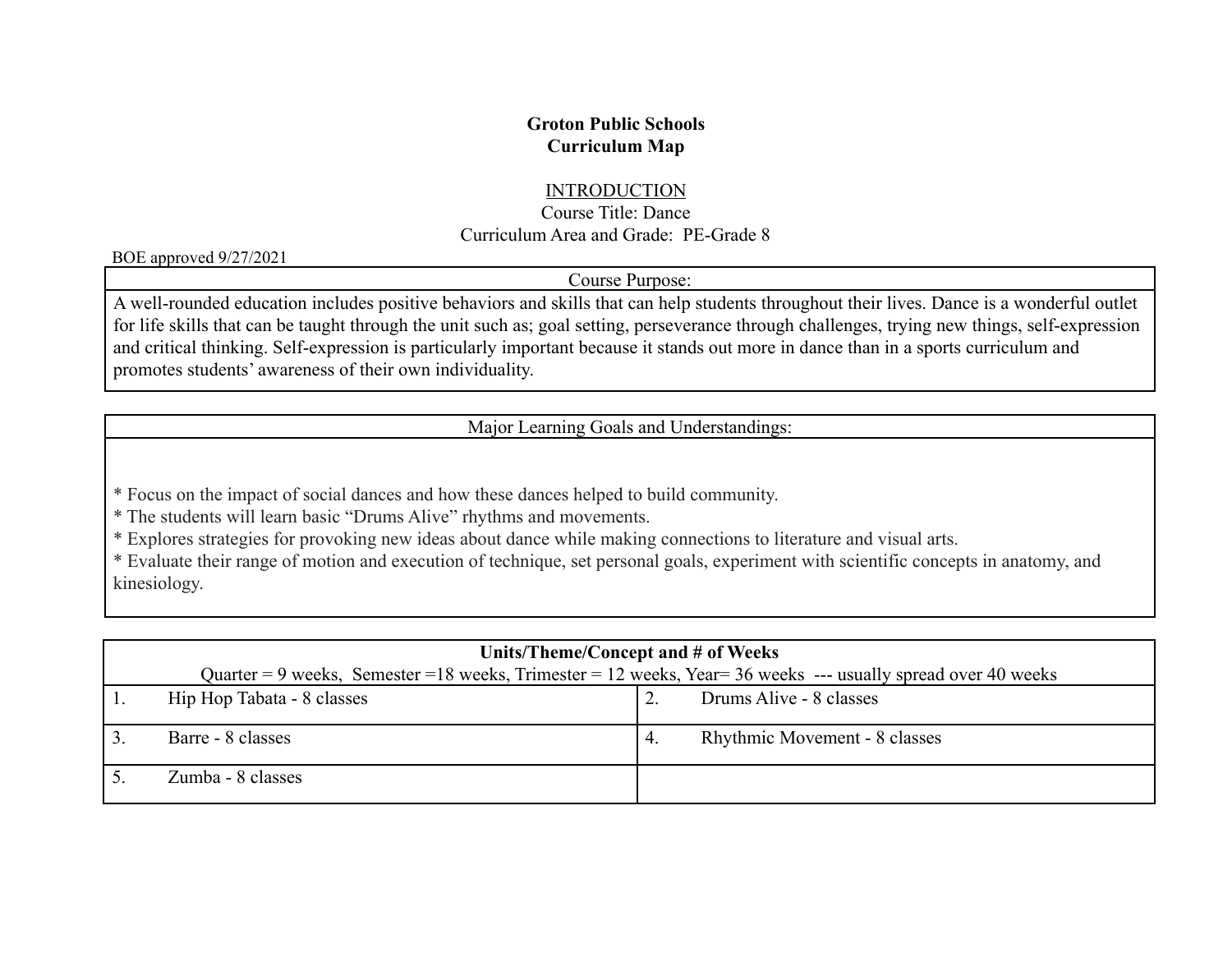## **Mappers/Authors: Tara Jones and Ryan Magee**

Date Approved: 9/27/2021

| Part 1 - Dance        |                |                                  |                                      |  |
|-----------------------|----------------|----------------------------------|--------------------------------------|--|
| Grade:<br><br>$\circ$ | Subject:<br>PE | <b>Course:</b><br>Dance Elective | <b>Length of Unit:</b><br>(semester) |  |

#### **Connecticut State Standards**

Standard 1: Students will demonstrate competency in a variety of motor skills and movement patterns.

Standard 2: Students will apply knowledge of concepts, principles, strategies, and tactics related to movement and performance

| Part 2 – Standards                                                                                                                                                                                                                  |                                                                                                                                  |
|-------------------------------------------------------------------------------------------------------------------------------------------------------------------------------------------------------------------------------------|----------------------------------------------------------------------------------------------------------------------------------|
| Key (GLE) Content Knowledge and Concepts/Skills                                                                                                                                                                                     | <b>Key Concept:</b><br>Communication                                                                                             |
| <b>Objective B:</b><br>ii. analyse and evaluate the effectiveness of a plan based on the outcome.                                                                                                                                   | <b>Related Concepts:</b><br>Perspective and Movement                                                                             |
| <b>Objective C:</b><br>i. demonstrate and apply a range of skills and techniques effectively<br>ii. demonstrate and apply a range of strategies and movement concepts<br>iii. analyse and apply information to perform effectively. | <b>Global Context: Personal</b><br>and Cultural Expression<br><b>Exploration:</b><br>Artistry, Craft, Creation,<br><b>Beauty</b> |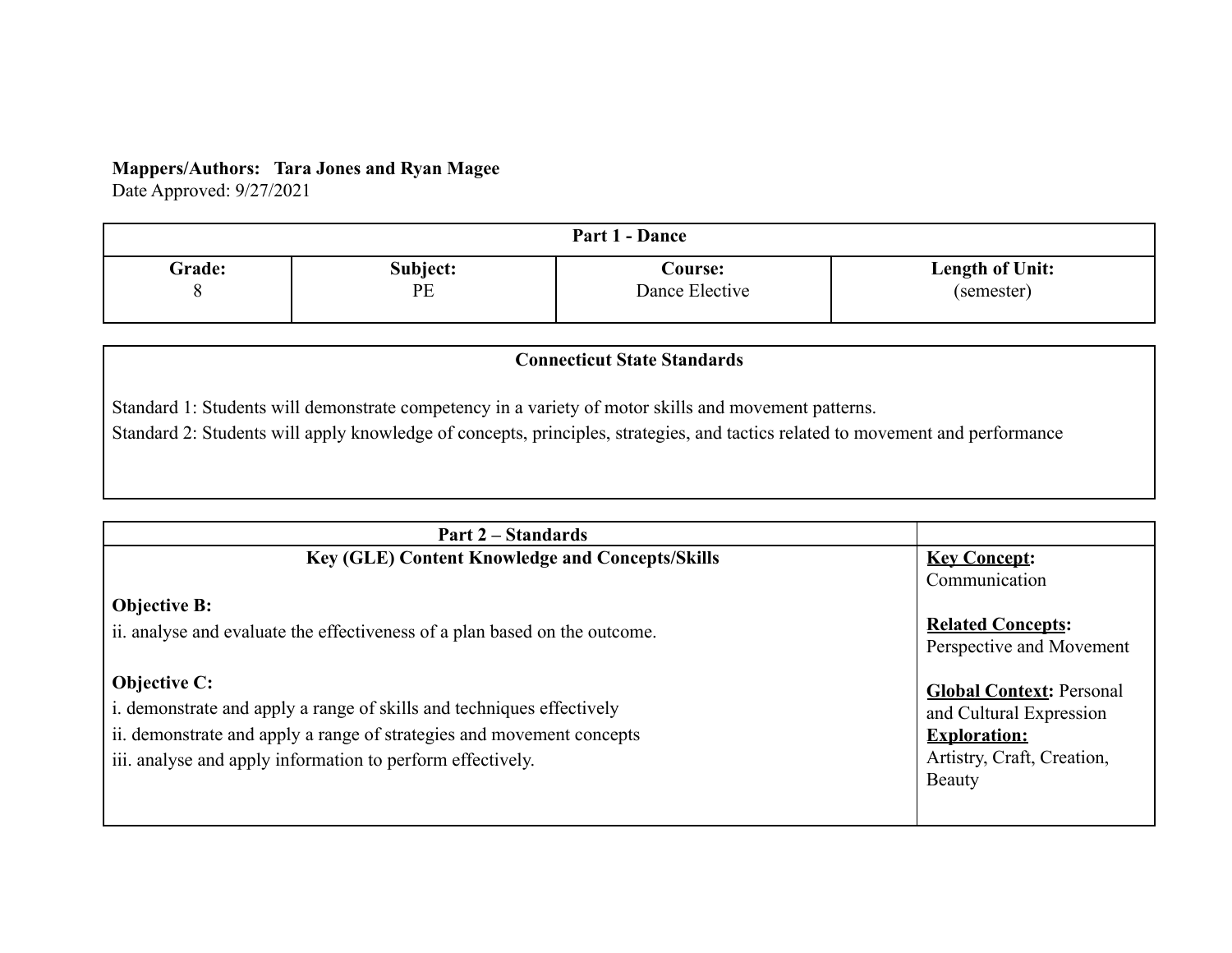| <b>Student Inquiry</b>   |                                                                           | <b>Skill Category and Cluster:</b> |
|--------------------------|---------------------------------------------------------------------------|------------------------------------|
| The students will know:  | The students will be able to:                                             |                                    |
|                          | Perform developmentally appropriate rhythmic dance steps and movement     |                                    |
| Students will gather     | patterns                                                                  | 1. Self Management and             |
| insight into self and    | Employ the concept of alignment in dance                                  | Research Skills                    |
| community through        | Combine balance and weight transfers with movement concepts to create and |                                    |
| improvisation and        | perform a dance                                                           | 2. Social and Collaboration        |
| dance making. Students   |                                                                           | <b>Skills</b>                      |
| will create a dance that |                                                                           |                                    |
| addresses the concepts   |                                                                           |                                    |
| of awareness to self and |                                                                           |                                    |
| others: Address – others |                                                                           |                                    |
| and different body       |                                                                           |                                    |
| parts; Nearness -        |                                                                           |                                    |
| relationship to others;  |                                                                           |                                    |
| $Connect - making$       |                                                                           |                                    |
| connections              |                                                                           |                                    |
|                          |                                                                           |                                    |

### **Statement of Inquiry and Essential Questions**

**Statement of Inquiry:** The artistry of creative movement is communicated by perspective. (The art of dance is dependent on the audience's perspective) **Essential Questions:**

**Factual: What exercises or elements can be identified as specific to the genre?**

**Conceptual: How does dance communicate personal and cultural expression?**

**Debatable: What type of dance has the most influence upon its audience?**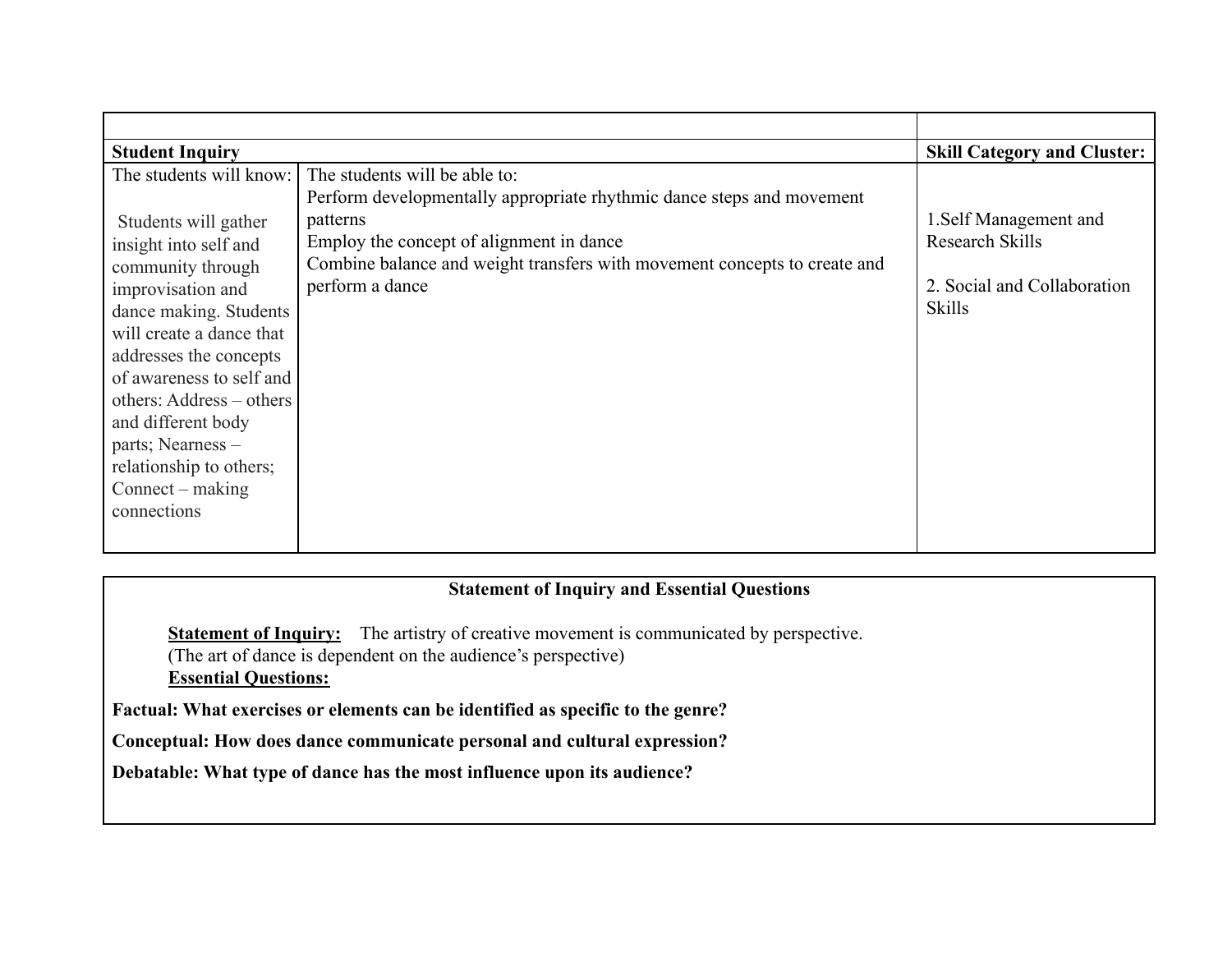# **Part 3 – Common Unit Assessments**

*Outline of summative assessment task(s) including assessment criteria:*

## **GRASPS**

Goal - The students will learn and experience a variety of dance, fitness, balance, and rhythmic movements

Role- A team of dance instructors

Audience- Clients in a dance / movement studio

Situation- Dance instructors must create, perform and teach a dance to the clients.

Product- A specific type of dance

Standards- Objective B and C

*Relationship between summative assessment task(s) and statement of inquiry:*

The students will learn and experience a variety of dance, fitness, balance, and rhythmic movements and develop a desired protocol. While working in the small groups they will learn roles, leadership within a team, and applying developed knowledge. This unit will allow the students to learn the importance of self awareness in general space for both leisure and exercise formulated movement patterns.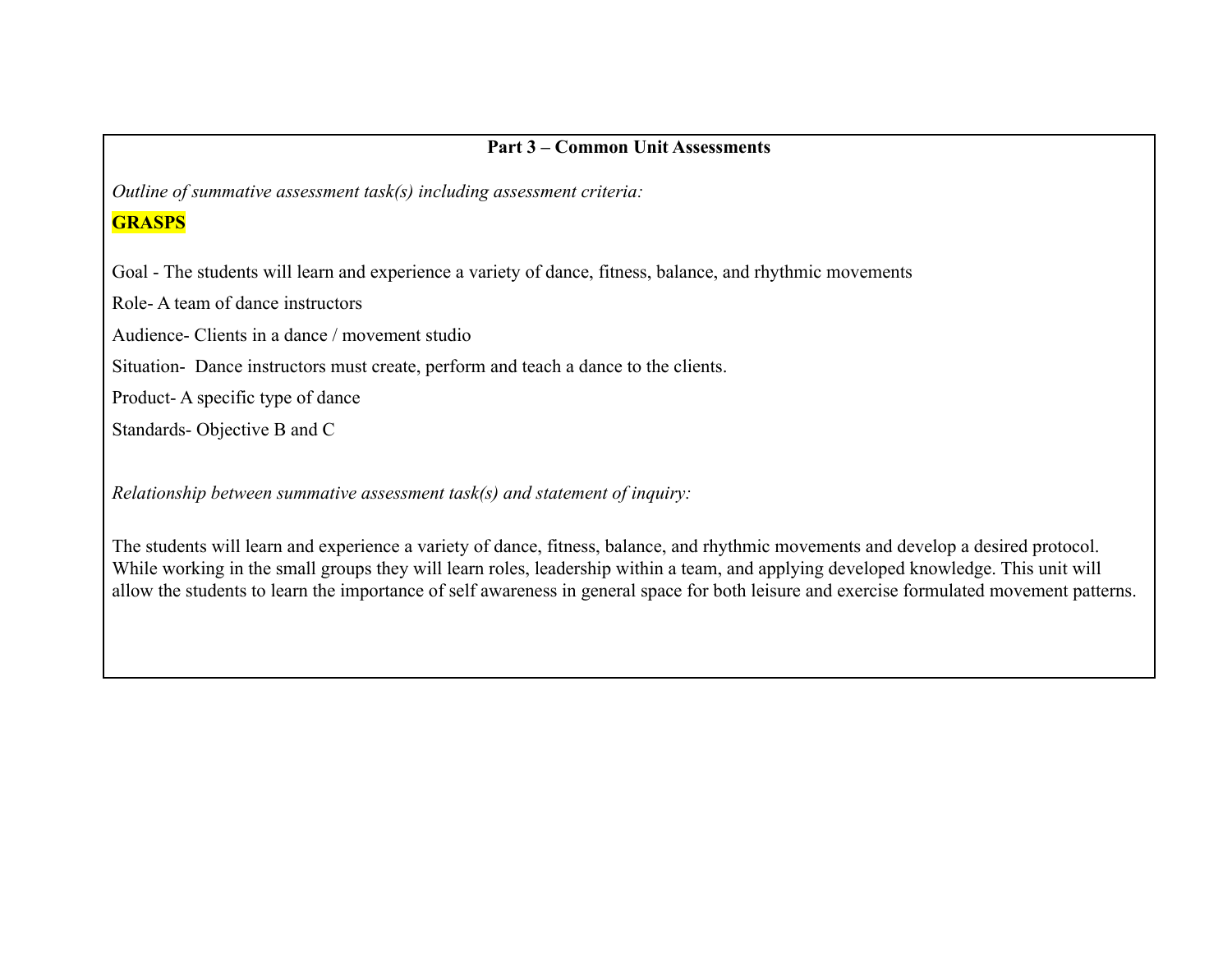| <b>Part 4 - Common/Assured Learning Experiences</b><br><b>Action: Teaching and learning through inquiry</b>                                       |                                                                                                                                                                                        |                                                                                                                                                                                                                        |                                                                                                                                             |  |
|---------------------------------------------------------------------------------------------------------------------------------------------------|----------------------------------------------------------------------------------------------------------------------------------------------------------------------------------------|------------------------------------------------------------------------------------------------------------------------------------------------------------------------------------------------------------------------|---------------------------------------------------------------------------------------------------------------------------------------------|--|
| Content<br>(subject standard and<br>criterion strand)                                                                                             | <b>Disciplinary learning</b><br>engagements and teaching<br>strategies                                                                                                                 | <b>Formative Assessment</b>                                                                                                                                                                                            | <b>Differentiation</b>                                                                                                                      |  |
| <b>Standard 1: Students will</b><br>demonstrate competency in a<br>variety of motor skills and<br>movement patterns.                              | -Teacher model<br>-Peer demonstration<br>-Meaningful feedback<br>-Video Modeling<br>-Positive Reinforcement<br>-Appropriate Student Groupings<br>-Guided Discovery<br>-Self Reflection | -Observe student's participation and<br>progression of the activity<br>-Peer assessment using rubric<br>-Teacher and student discussion on<br>proper form<br>-Think / pair / share<br>-Student designed activities     | -Bullet point responses<br>-Picture responses<br>-Oral response<br>-More opportunities for success<br>in activity<br>-Multi Skill Movements |  |
| <b>Standard 2: Students will</b><br>apply knowledge of concepts,<br>principles, strategies, and<br>tactics related to movement<br>and performance | -Teacher model<br>-Peer demonstration<br>-Meaningful feedback<br>-Video Modeling<br>-Positive Reinforcement<br>-Appropriate Student Groupings<br>-Guided Discovery<br>-Self Reflection | -Observe student's participation and<br>progression of the activity<br>-Peer assessment using rubric<br>-Teacher and student discussion on<br>proper form<br>-Think $/$ pair $/$ share<br>-Student designed activities | -Bullet point responses<br>-Picture responses<br>-Oral response<br>-More opportunities for success<br>in activity<br>-Multi Skill Movements |  |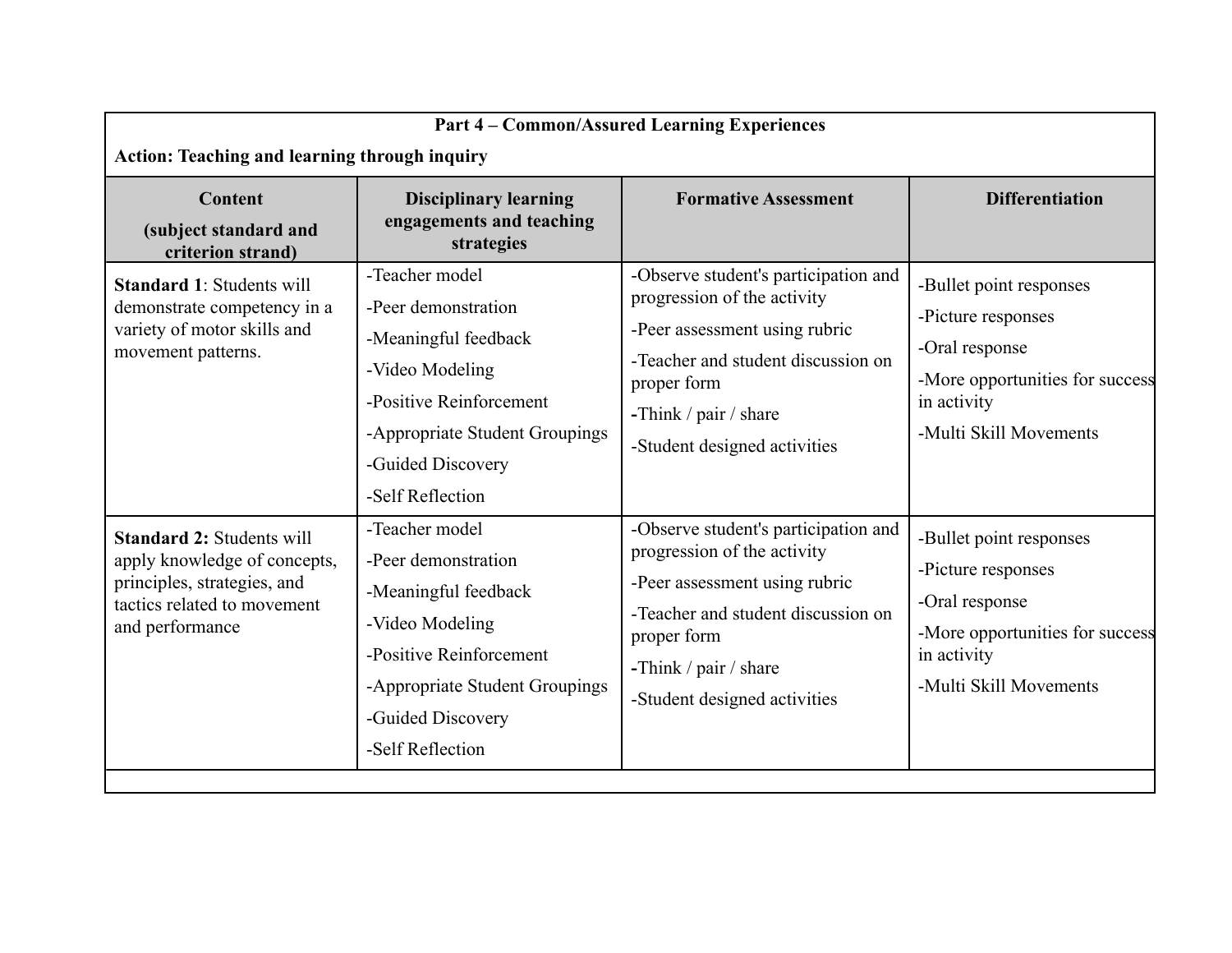| Weekly Layout of the Agenda - For those of you who like to look at a one pager to see what your daily schedule will look like. And when you forget what one<br>of those bullets is talking about you can find it in the unit planner with a brief description to remind you of what you are doing! |                |                |                |                |
|----------------------------------------------------------------------------------------------------------------------------------------------------------------------------------------------------------------------------------------------------------------------------------------------------|----------------|----------------|----------------|----------------|
| Day 1                                                                                                                                                                                                                                                                                              | Day 2          | Day 3          | Day $4$        | Day 5          |
| Hip Hop Tabata                                                                                                                                                                                                                                                                                     | Hip Hop Tabata | Hip Hop Tabata | Hip Hop Tabata | Hip Hop Tabata |
|                                                                                                                                                                                                                                                                                                    |                |                |                |                |
| <u>Day 6</u>                                                                                                                                                                                                                                                                                       | <u>Day 7</u>   | <u>Day 8</u>   | <u>Day 9</u>   | Day 10         |
| Hip Hop Tabata                                                                                                                                                                                                                                                                                     | Hip Hop Tabata | Hip Hop Tabata | Drum Alive     | Drum Alive     |
|                                                                                                                                                                                                                                                                                                    |                |                |                |                |
| Day 11                                                                                                                                                                                                                                                                                             | Day 12         | Day 13         | Day 14         | Day 15         |
| Drum Alive                                                                                                                                                                                                                                                                                         | Drum Alive     | Drum Alive     | Drum Alive     | Drum Alive     |
|                                                                                                                                                                                                                                                                                                    |                |                |                |                |
| Day 16                                                                                                                                                                                                                                                                                             | Day 17         | Day 18         | Day 19         | Day 20         |
| Drum Alive                                                                                                                                                                                                                                                                                         | Zumba          | Zumba          | Zumba          | Zumba          |
|                                                                                                                                                                                                                                                                                                    |                |                |                |                |
|                                                                                                                                                                                                                                                                                                    |                |                |                |                |
| Day 21                                                                                                                                                                                                                                                                                             | Day 22         | Day 23         | Day 24         | Day 25         |
| Zumba                                                                                                                                                                                                                                                                                              | Zumba          | Zumba          | Zumba          | Barre          |